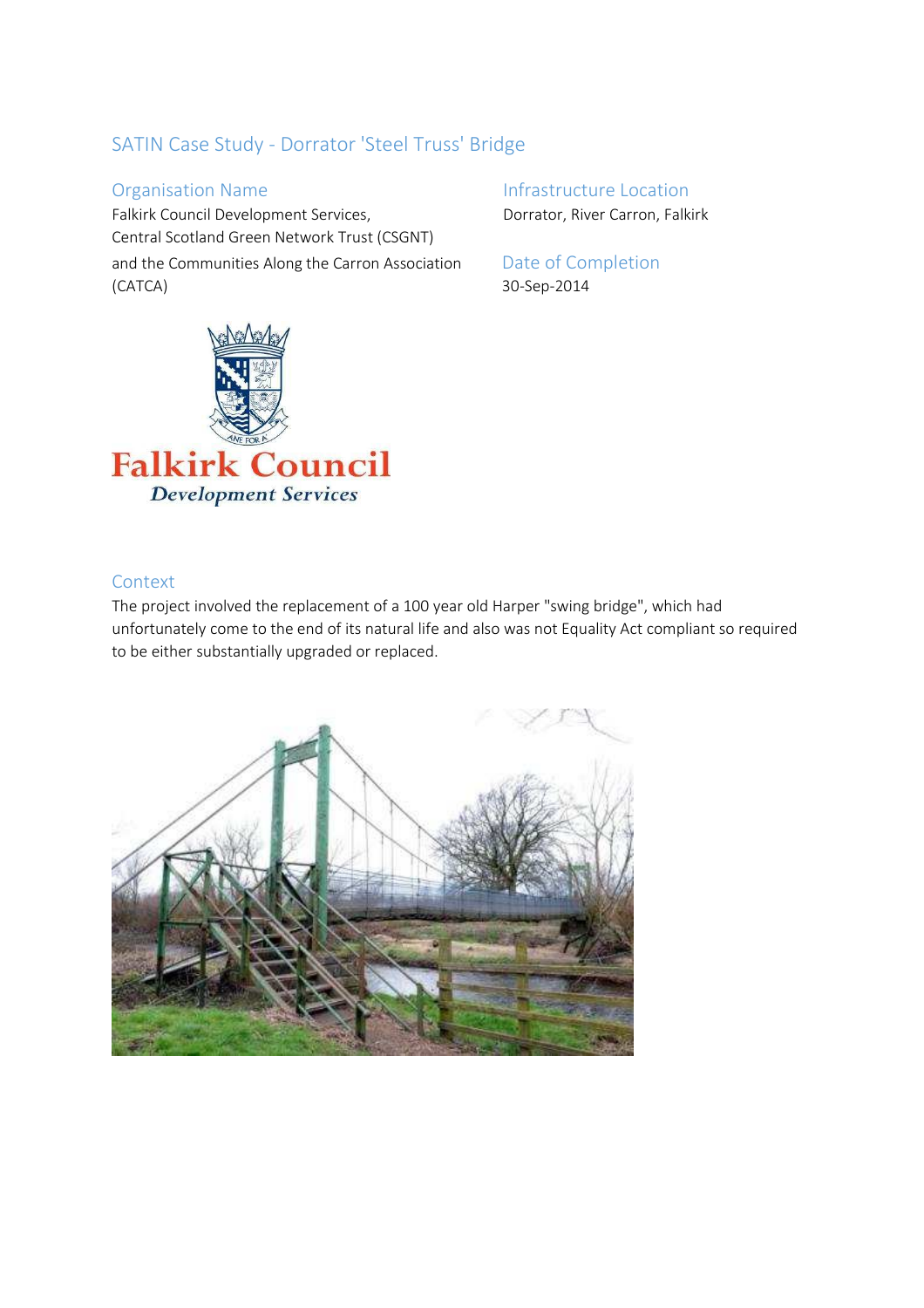

Falkirk Council's Engineering Designed Team considered and costed both and the only viable option was to replace the existing bridge with a new bespoke example.

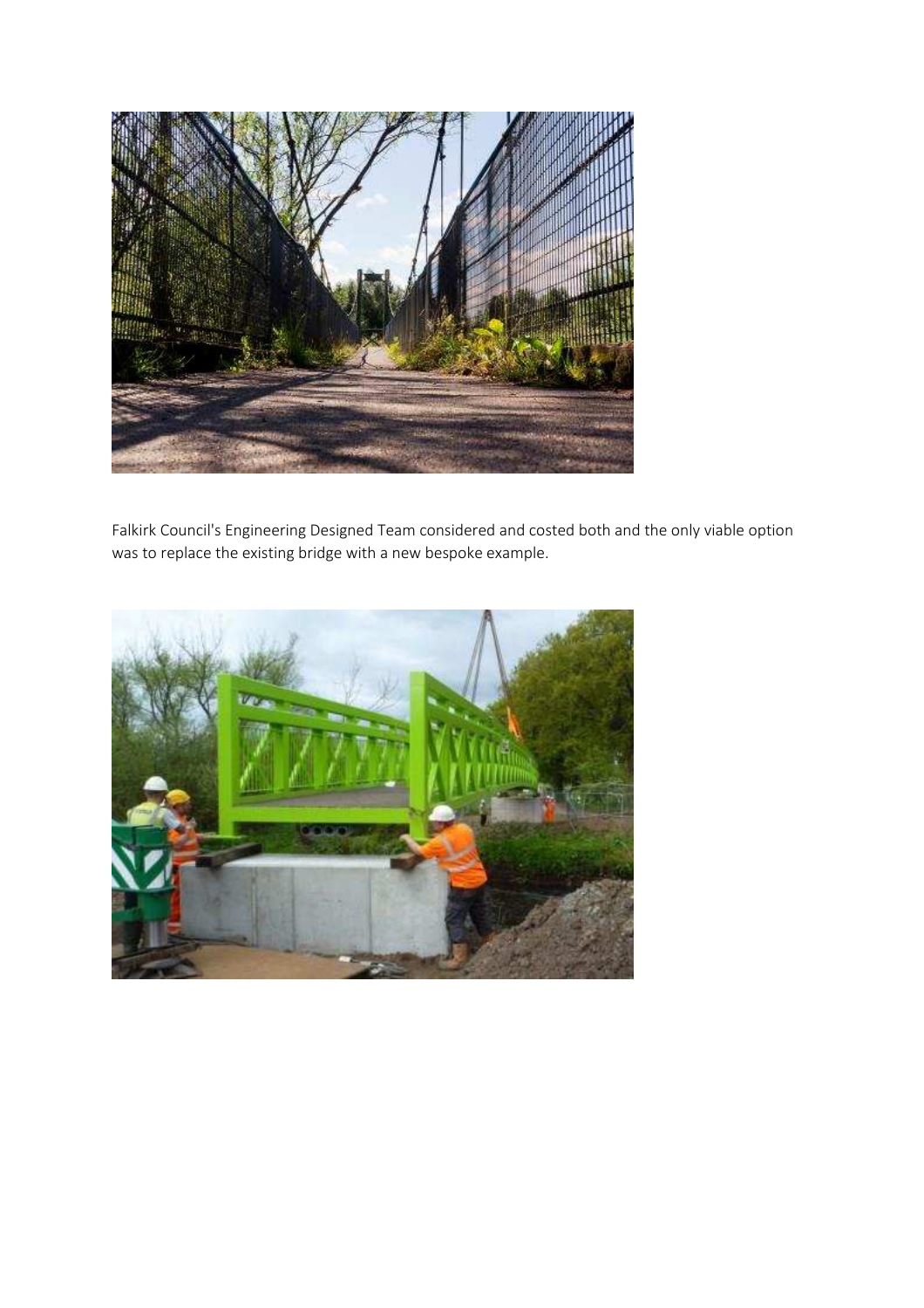

# Technical Aspects

The original Dorrator Bridge was a single span suspension (cable stay) footbridge build by Harper Bridges from Aberdeen and opened in 1893.

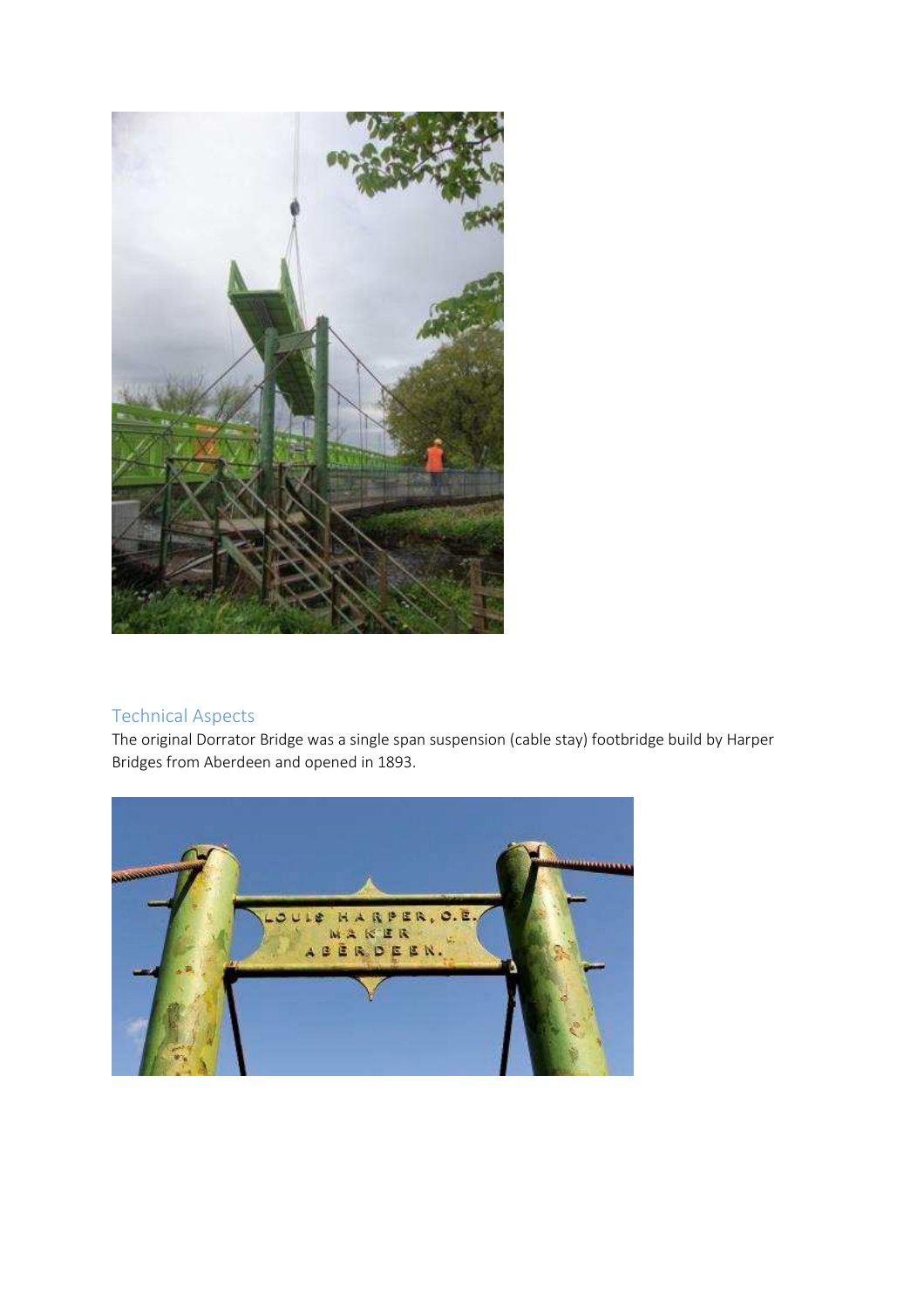The new replacement bridge is a single span "steel truss" structure with Equality Act compliant ramped access at either end.



### **Outcomes**

The completion of the replacement bridge and associated path works enabled the opening up of a 10km (c.6mile) circular route along the River Carron as part of the partnership project with the Communities Along the Carron Association (CATCA).

The official opening and celebration of the new bridge took place on Saturday 16th May 2015 with members of the community, partners and funders attending - click on this link "Dorrator - connecting communities" to read the press release.

# Financing

Funding for the project (bridge and path works) amounted to £580,000 and came from Sustrans Community Links, Falkirk Council and Falkirk Environment Trust (landfill tax).

# Evaluation

The project since its completion has been a huge success with the level of use of the new bridge and path over the old structures up an incredible 700%. The replacement has clearly been worthy of the expenditure given the new level of use but also has opened up a whole new path network to a much wider range of users.